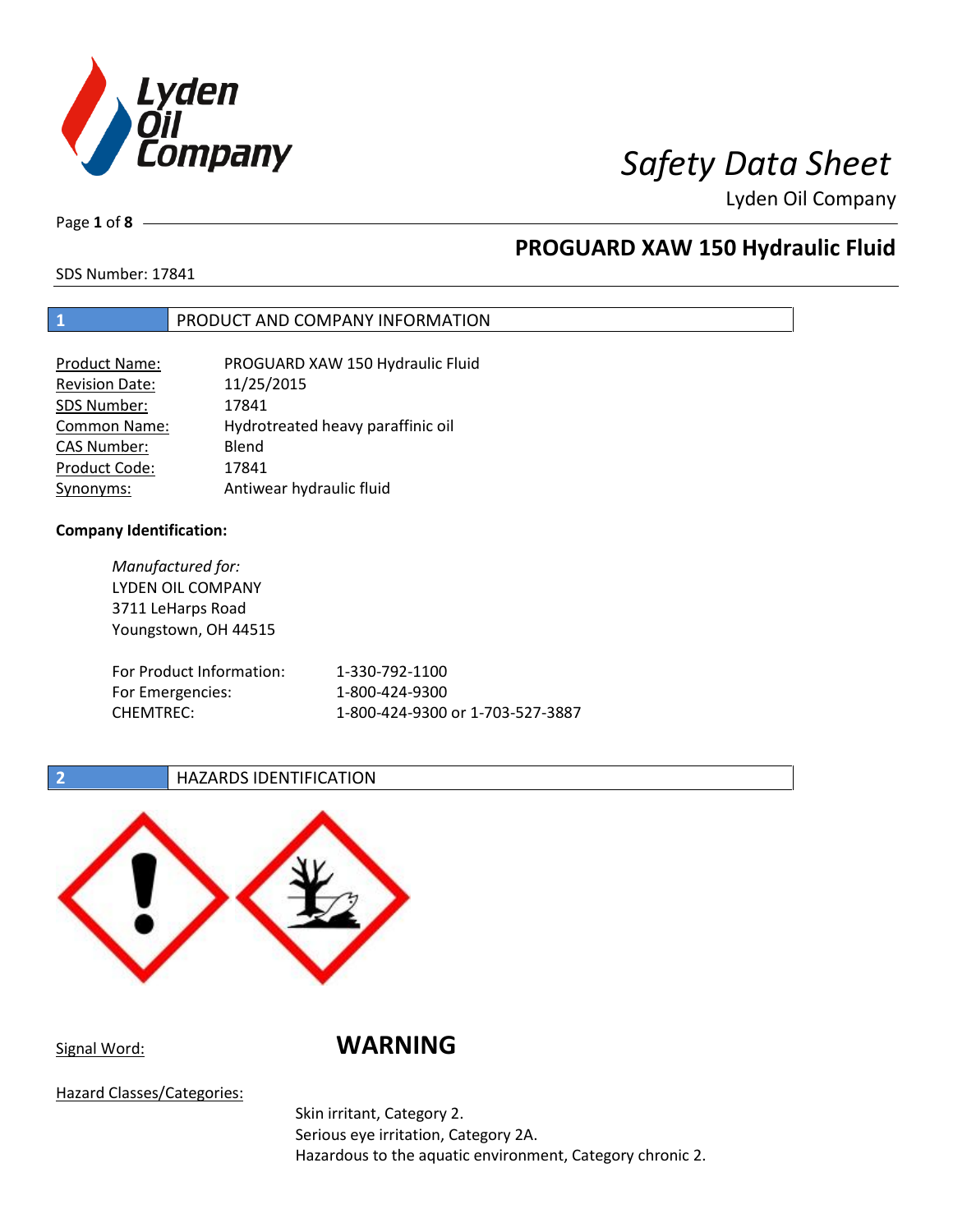

# SDS Number: 17841

Page **2** of **8**

# **PROGUARD XAW 150 Hydraulic Fluid**

| Hazard Statement(s):            |                                                                       |
|---------------------------------|-----------------------------------------------------------------------|
|                                 | H315: Causes skin irritation.                                         |
|                                 | H319: Causes serious eye irritation.                                  |
|                                 | H411: Toxic to aquatic life with long-lasting effects.                |
| <b>Precaution Statement(s):</b> |                                                                       |
|                                 | P101: If medical advice is needed, have product container or label at |
|                                 | hand.                                                                 |
|                                 | P102: Keep out of reach of children.                                  |
|                                 | P103: Read label before use.                                          |
|                                 | P302+352: IF ON SKIN: Wash with plenty of water                       |
|                                 | P305+351+338: IF IN EYES: Rinse cautiously with water for several     |
|                                 | minutes. Remove contact lenses if present and easy to $do$ – continue |
|                                 | rinsing.                                                              |
|                                 | P273: Avoid release to the environment.                               |
| Other Hazard Statement(s):      |                                                                       |

Repeated skin contact may cause dermatitis or an oil acne.

|  | COMPOSITION / INFORMATION ON INGREDIENTS |
|--|------------------------------------------|
|--|------------------------------------------|

## Ingredients:

*Mixture of the substances listed below with nonhazardous additions.*

| <b>Chemical Name</b>                                      | <b>CAS Number</b> | Percentage  |
|-----------------------------------------------------------|-------------------|-------------|
| Distillates (petroleum), solvent-dewaxed heavy paraffinic | 64742-65-0        | 45-55       |
| Residual oils, petroleum, solvent dewaxed                 | 64742-62-7        | 45-55       |
| zinc dialkyldithiophosphate                               | 68649-42-3        | $\langle$ 2 |

*\*Any concentration shown as a range is to protect confidentiality or is due to batch variation.*

| e e |  |
|-----|--|
|     |  |

**4** FIRST AID MEASURES

## Description of First Aid Measures:

Inhalation:

If symptoms develop, move victim to fresh air. If symptoms persist, obtain medical attention.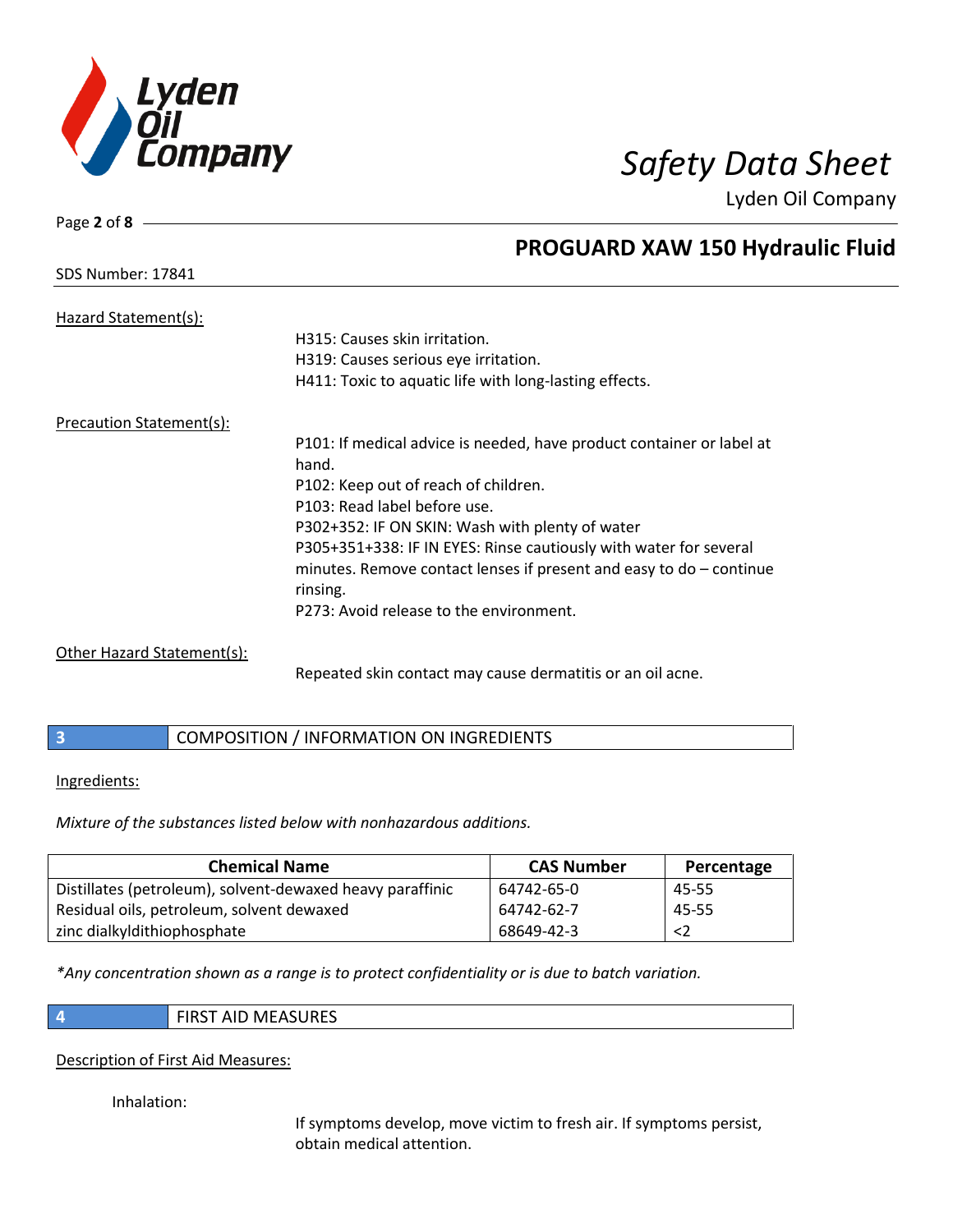

| Page 3 of 8 $-$                               |                                                                                                                                                                                                   |
|-----------------------------------------------|---------------------------------------------------------------------------------------------------------------------------------------------------------------------------------------------------|
|                                               | <b>PROGUARD XAW 150 Hydraulic Fluid</b>                                                                                                                                                           |
| SDS Number: 17841                             |                                                                                                                                                                                                   |
| Skin Contact:                                 | Wash with soap and water. Remove contaminated clothing and wash<br>before reuse. Get medical attention if needed.                                                                                 |
| Eye Contact:                                  | Rinse opened eye for several minutes under running water. If<br>symptoms persist, consult medical attention.                                                                                      |
| Ingestion:                                    | Rinse mouth with water. If symptoms develop, obtain medical<br>attention.                                                                                                                         |
| Symptoms and Effects, both acute and delayed: | No further relevent data available.                                                                                                                                                               |
| <b>Recommended Actions:</b>                   | Treat symptomatically. Call a doctor or poison<br>control center for guidance.                                                                                                                    |
| 5                                             | FIRE FIGHTING MEASURES                                                                                                                                                                            |
| Recommended Fire-Extinguishing Equipment:     | Use dry powder, foam, or carbon dioxide fire<br>extinguishers. Water may be ineffective in fighting<br>an oil fire unless used by experienced fire fighters.                                      |
| Possible Hazards During a Fire:               | Hazardous combustion products may include: A<br>complex mixture of airborne solid and liquid<br>particulates and gases (smoke). Carbon monoxide.<br>Unidentified organic and inorganic compounds. |
| Recommendations to Firefighters:              | No special measures required.                                                                                                                                                                     |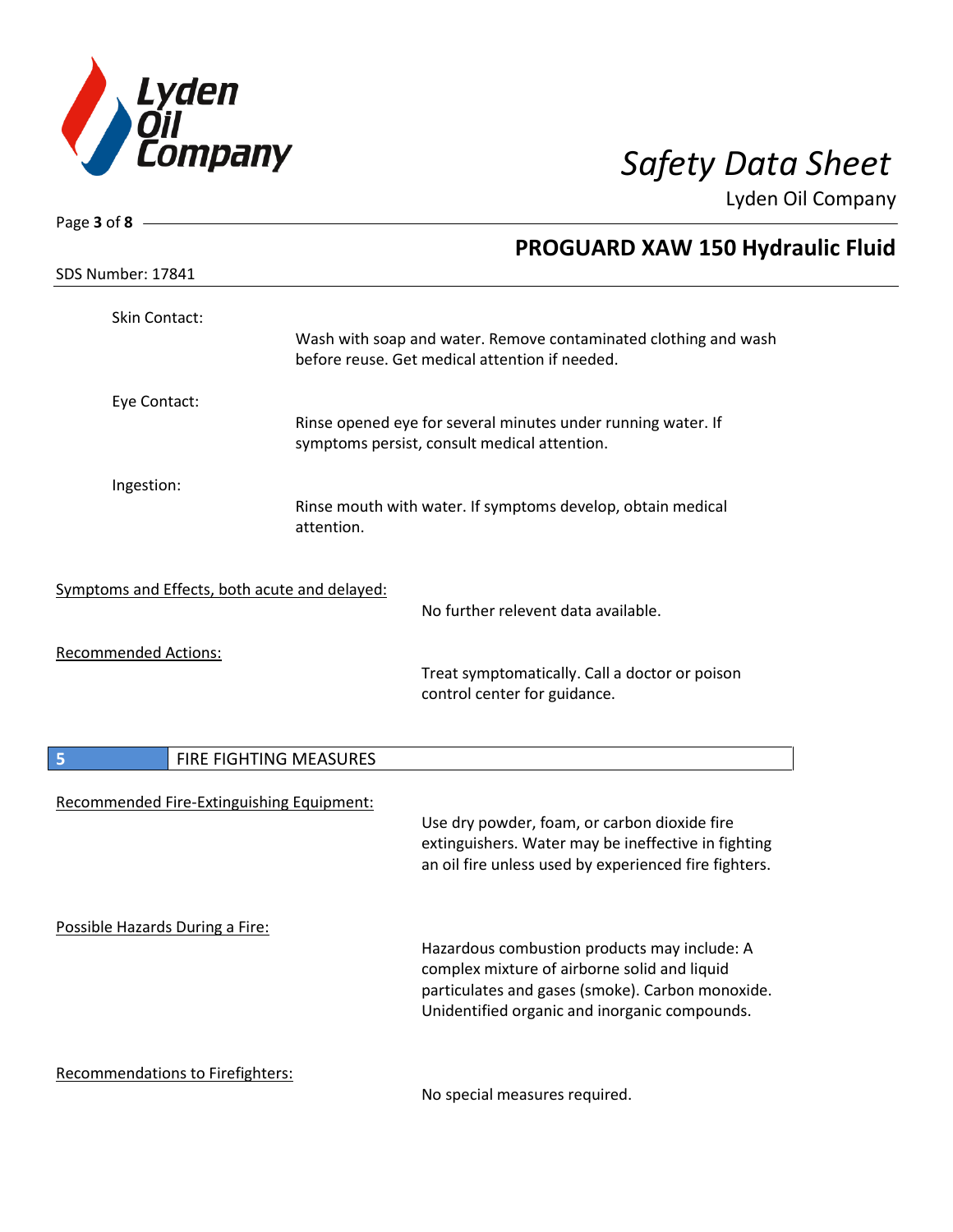

**PROGUARD XAW 150 Hydraulic Fluid**

Lyden Oil Company

SDS Number: 17841

Page **4** of **8**

# **6** ACCIDENTAL RELEASE MEASURES Personal Precautions: Avoid contact with skin, eyes, and clothing. Keep away from sources of ignition. Emergency Procedures: Contain spilled material, collect in suitable and properly labeled containers. Environmental Precautions: Do not allow to reach sewage system or any water course. Do not allow to enter ground waters. Cleanup Procedures: Pick up excess with inert absorbant material. **7 HANDLING AND STORAGE** Handling Precautions: Handle with care and avoid spillage on the floor. Do not cut, weld, drill, grind, braze, or solder container. Storage Requirements: Keep container tightly sealed. Keep away from sources of ignition. **8** EXPOSURE CONTROLS / PERSONAL PROTECTION Exposure Limits: -64742-65-0 Distillates (petroleum), solvent-dewaxed heavy paraffinic (45-55%):

ACGIH TLV – Long-term value:  $5\,\text{mg/m}^3$ OSHA PEL - Long-term value: 5mg/m<sup>3</sup>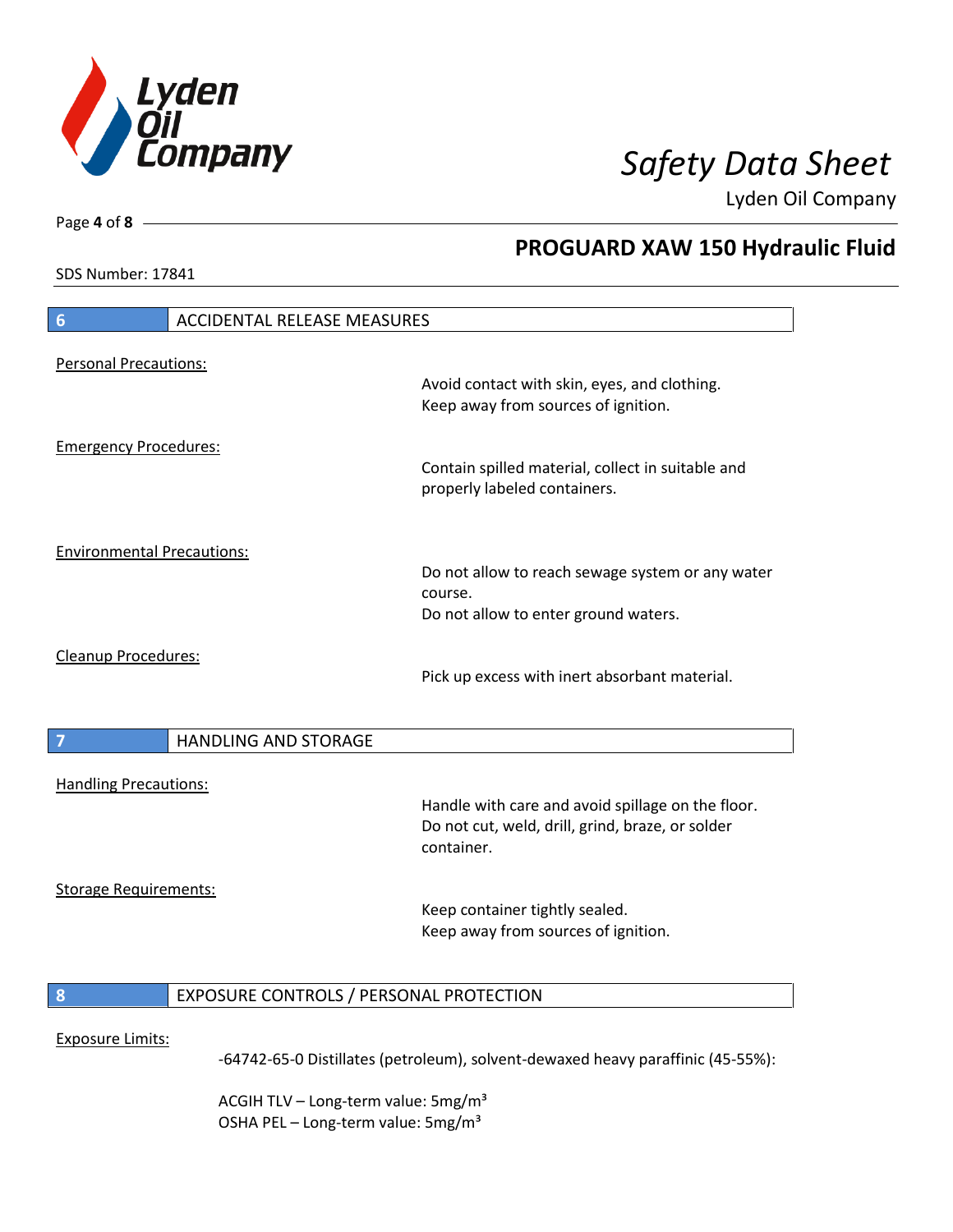

Page **5** of **8**

## **PROGUARD XAW 150 Hydraulic Fluid**

SDS Number: 17841

Engineering Controls:

All ventilation should be designed in accordance with OSHA standard (29 CFR 1910.94).

Personal Protective Equipment:

Wash hands before breaks and at the end of work. Use safety glasses and gloves.

## **9** PHYSICAL AND CHEMICAL PROPERTIES

| Color:                        | Amber                                         |
|-------------------------------|-----------------------------------------------|
| <b>Physical State:</b>        | Liquid                                        |
| Odor:                         | Data not available                            |
| Odor Threshold:               | Data not available                            |
| pH:                           | Data not available                            |
| <b>Melting Point:</b>         | Data not available                            |
| <b>Boiling Point:</b>         | $>425^\circ$ F                                |
| <b>Boiling Range:</b>         | Data not available                            |
| Flash Point:                  | 176.7° C / 350.1° F (TCC Method)              |
| <b>Evaporation Rate:</b>      | Data not available                            |
| Flammability:                 | Data not available                            |
| Flammability Limits:          | Data not available                            |
| Vapor Pressure:               | Data not available                            |
| Vapor Density:                | Data not available                            |
| <b>Relative Density:</b>      | Data not available                            |
| Solubilities:                 | Insoluble in water                            |
| <b>Partition Coefficient:</b> | Data not available                            |
| Auto-Ignition Temperature:    | Data not available                            |
| Decomposition Temperature:    | Data not available                            |
| Viscosity:                    | 150 mm <sup>2</sup> /sec (kinematic at 40° C) |

## **10** STABILITY AND REACTIVITY

Stability:

Stable under normal conditions.

Reactivity:

Not reactive under normal conditions.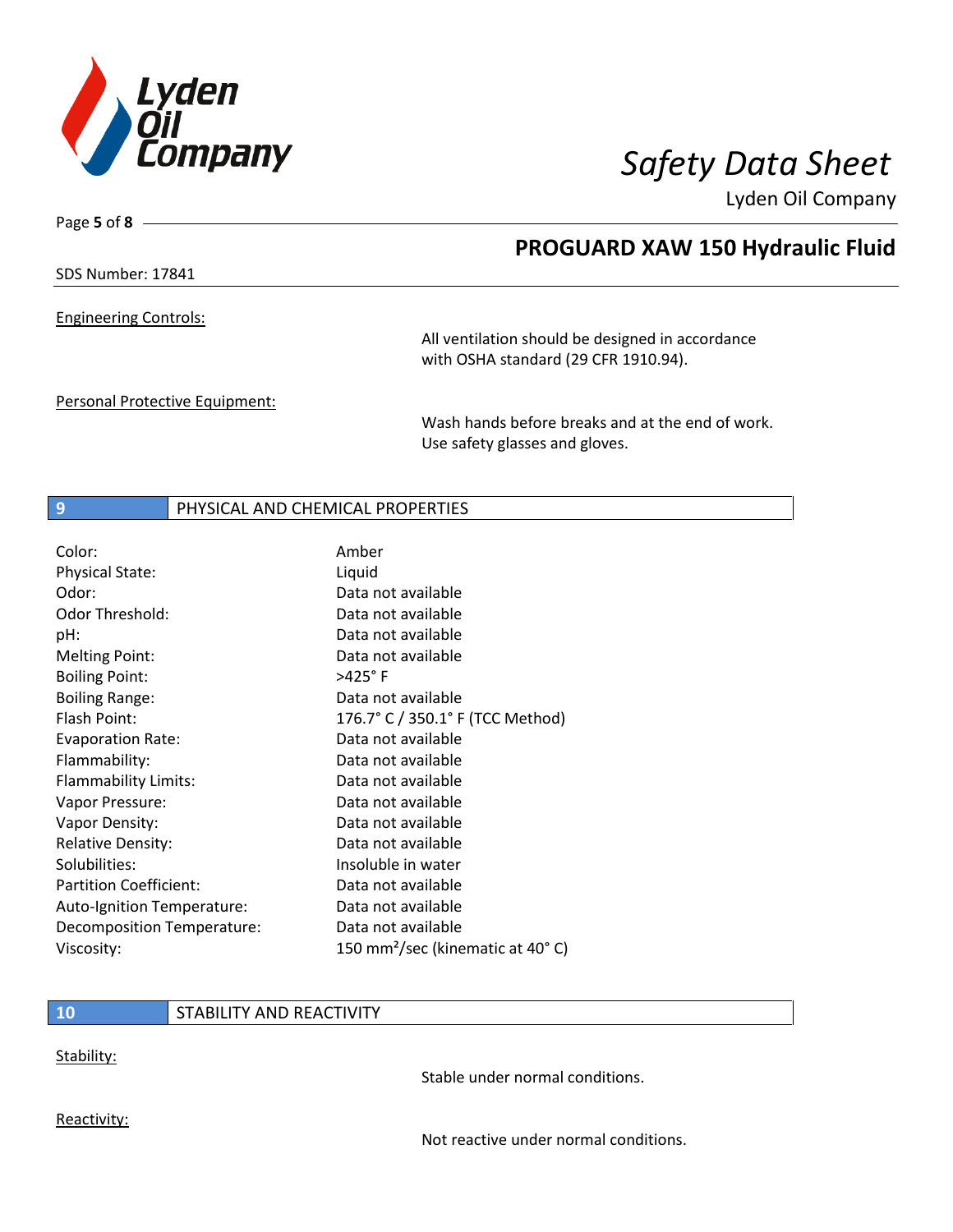

| Page 6 of 8 -                                                                                   |                                                                                                                           |
|-------------------------------------------------------------------------------------------------|---------------------------------------------------------------------------------------------------------------------------|
|                                                                                                 | <b>PROGUARD XAW 150 Hydraulic Fluid</b>                                                                                   |
| <b>SDS Number: 17841</b>                                                                        |                                                                                                                           |
|                                                                                                 |                                                                                                                           |
|                                                                                                 | Extreme temperature, sparks, open flame, and<br>direct sunlight.                                                          |
| <b>Hazardous Reactions:</b>                                                                     | No known hazardous reactions.                                                                                             |
| <b>Conditions to Avoid:</b><br><b>Incompatible Materials:</b><br><b>Decomposition Products:</b> | No further relevant information available.                                                                                |
|                                                                                                 | Hazardous decomposition products are not<br>expected to form.                                                             |
| <b>11</b><br><b>TOXICOLOGICAL INFORMATION</b>                                                   |                                                                                                                           |
| Routes of Exposure:                                                                             |                                                                                                                           |
|                                                                                                 | Skin and eye contact are the primary routes of<br>exposure although exposure may occur following<br>accidental ingestion. |
| <b>Exposure Effects:</b>                                                                        |                                                                                                                           |
|                                                                                                 | Repeated skin contact may cause dermatitis or an<br>oil acne.                                                             |
| <b>Measures of Toxicity:</b>                                                                    |                                                                                                                           |
|                                                                                                 | No test data available.                                                                                                   |
| Carcinogenic/Mutagenic Precautions:                                                             | Non-carcinogenic and not expected to be<br>mutagentic.                                                                    |
| 12<br><b>ECOLOGICAL INFORMATION</b>                                                             |                                                                                                                           |
|                                                                                                 |                                                                                                                           |

Ecological Precautions:

Avoid exposing to the environment.

Ecological Effects:

No specific environmental or aquatic data available.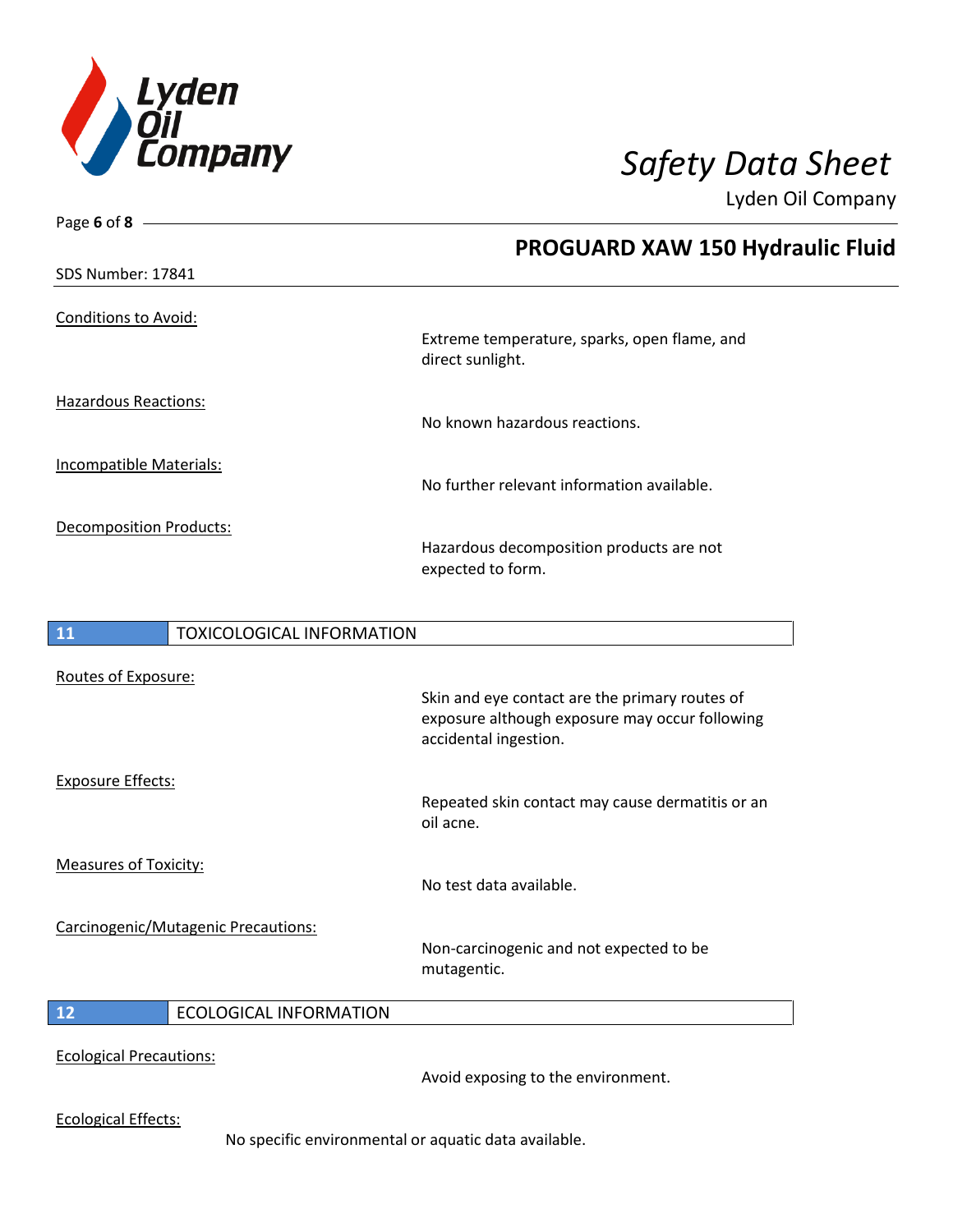

**PROGUARD XAW 150 Hydraulic Fluid**

Lyden Oil Company

SDS Number: 17841

| 13                                                                                                | <b>DISPOSAL CONSIDERATIONS</b>                                                       |                                                                                             |
|---------------------------------------------------------------------------------------------------|--------------------------------------------------------------------------------------|---------------------------------------------------------------------------------------------|
| Disposal Methods:                                                                                 |                                                                                      |                                                                                             |
|                                                                                                   |                                                                                      | Dispose of waste material in accordance with all<br>local, state, and federal requirements. |
| Disposal Containers:                                                                              |                                                                                      | Use properly approved container for disposal.                                               |
| <b>Special Precautions:</b>                                                                       |                                                                                      | Do not flush to surface waters or drains.                                                   |
|                                                                                                   |                                                                                      |                                                                                             |
| 14                                                                                                | <b>TRANSPORT INFORMATION</b>                                                         |                                                                                             |
| <b>UN Number:</b><br><b>UN Shipping Name:</b><br><b>Transport Hazard Class:</b><br>Packing Group: | Data not available<br>Data not available<br>Data not available<br>Data not available |                                                                                             |
| <b>Environmental Hazards:</b>                                                                     |                                                                                      | Data not available                                                                          |
| <b>Bulk Transport Guidance:</b>                                                                   |                                                                                      | Data not available                                                                          |
| <b>Special Precautions:</b>                                                                       |                                                                                      | Not regulated by DOT.                                                                       |
| 15                                                                                                | <b>REGULATORY INFORMATION</b>                                                        |                                                                                             |

This material and all of its components are listed on the Inventory of Existing Chemical Substances under the Toxic Substances Control Act.